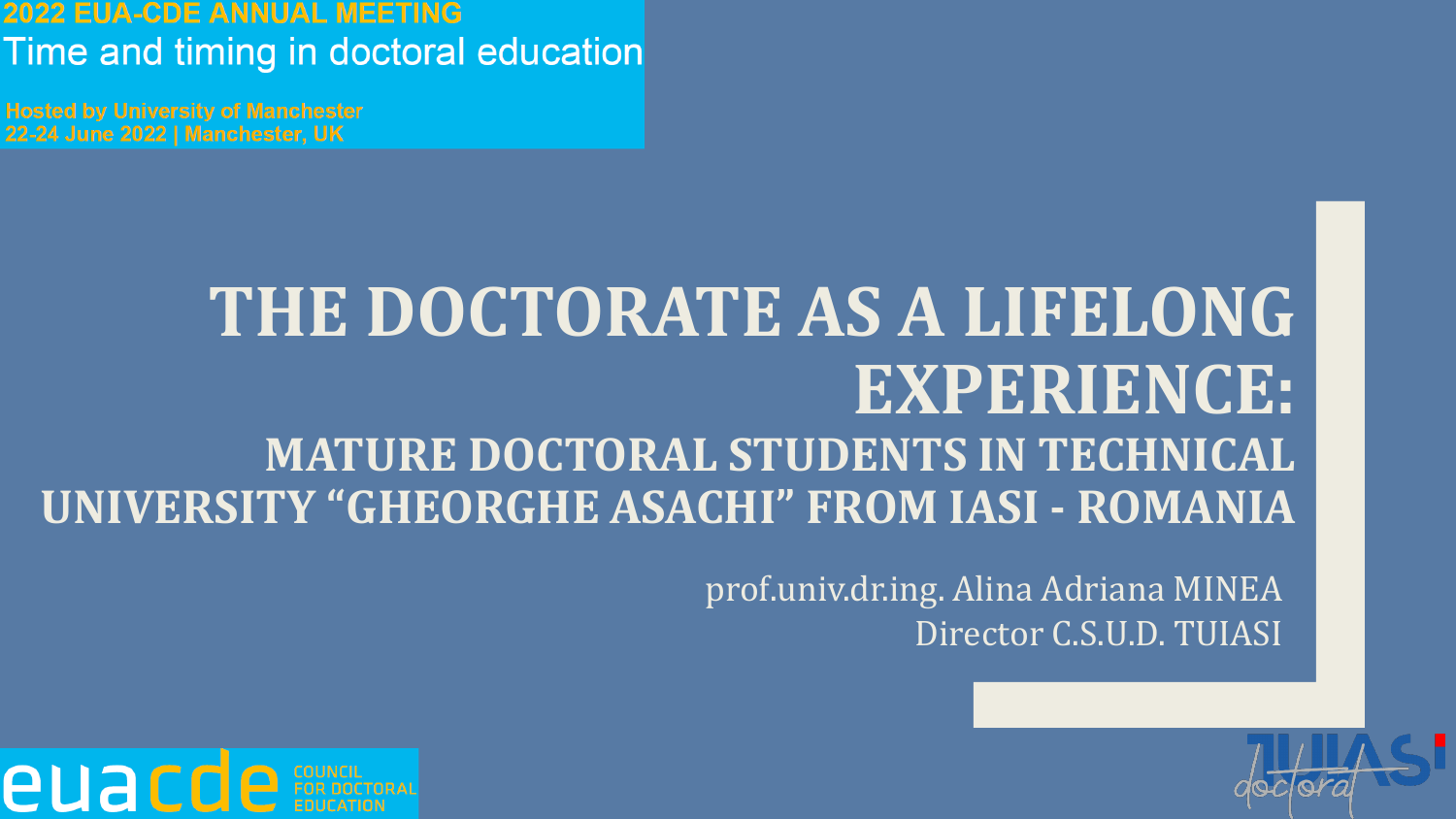



At international level there is still an ongoing debate on key issues such as *time to degree*, the role of doctoral candidates who are part-time and the *increased time pressure* in doctoral education caused by tight timelines.

Universities have to take into consideration the **individual circumstances of doctoral candidates**, as well as their needs to gain more relevant transferrable skills while it is important to prioritise and consider time management as a key skill for doctoral students.

Above all, **high quality research remains the main task for doctoral education**.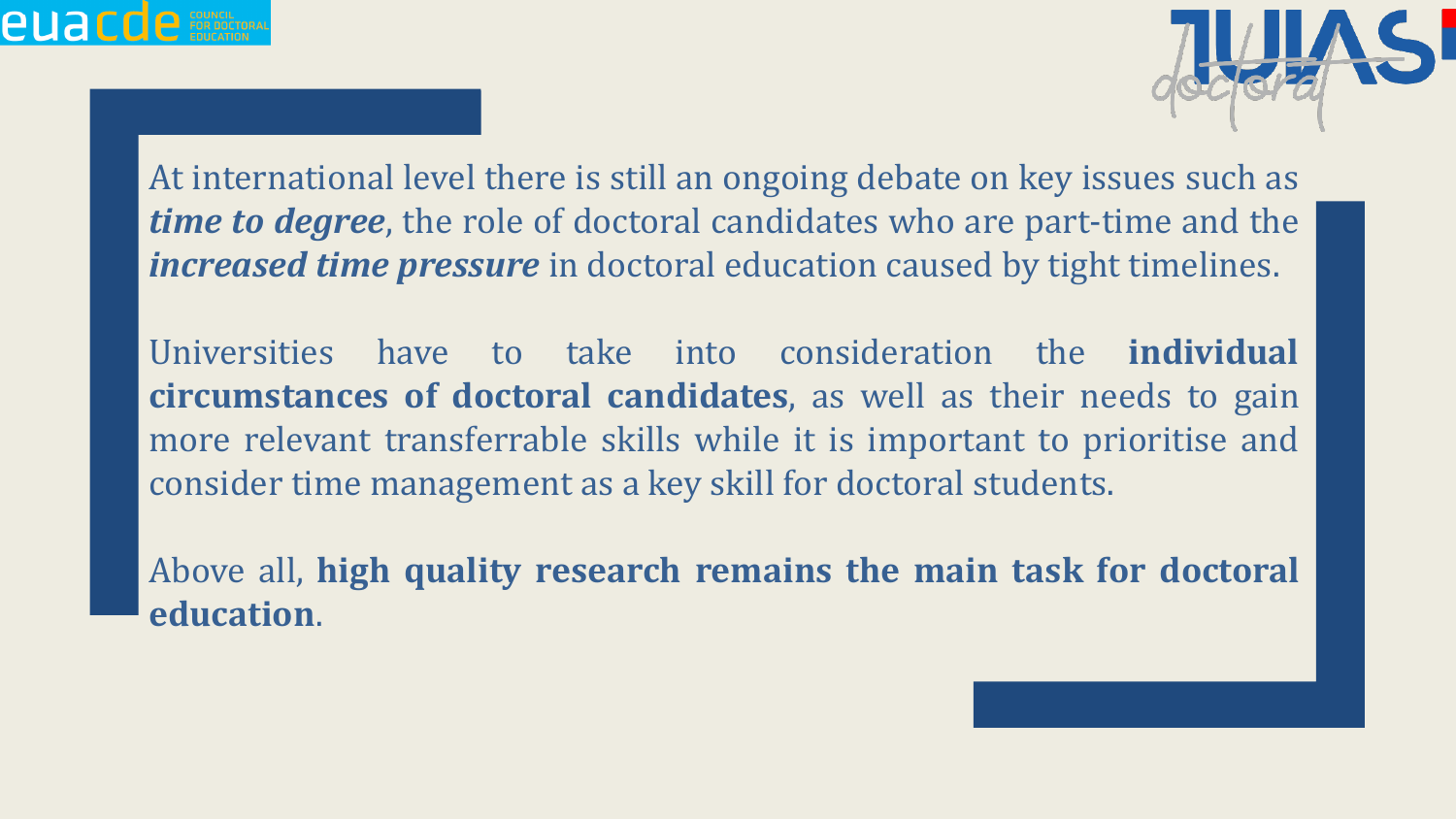

- one interdisciplinary doctoral school
- 13 doctoral domains (12 engineering
- + 1 fundamental)<br>- 139 PhD advisers
- 
- PhD studies structure:
	- budget with scholarship and frequency
	- budget with reduced frequency
	- tax with reduced frequency





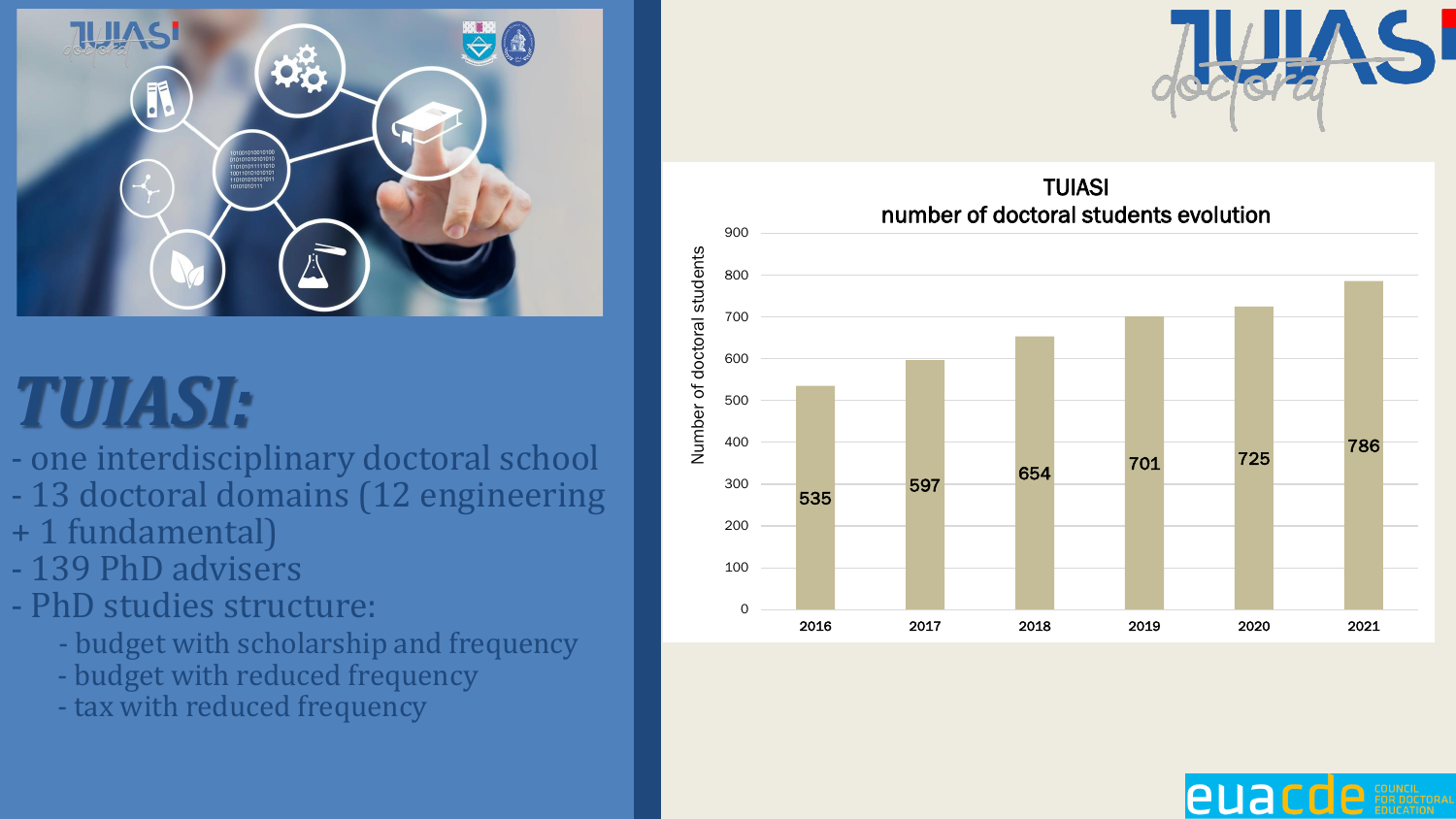

Main statistics (last 3 years: October 2018 – October 2021):

- *- second doctorate: 79 (almost 10 %) - over age 30: 535 from 781 at June, 4 th 2022 (68.5%)*
- *- medium age: 36.4 years*
- *- around 20 % have more than 10 years since graduating.*





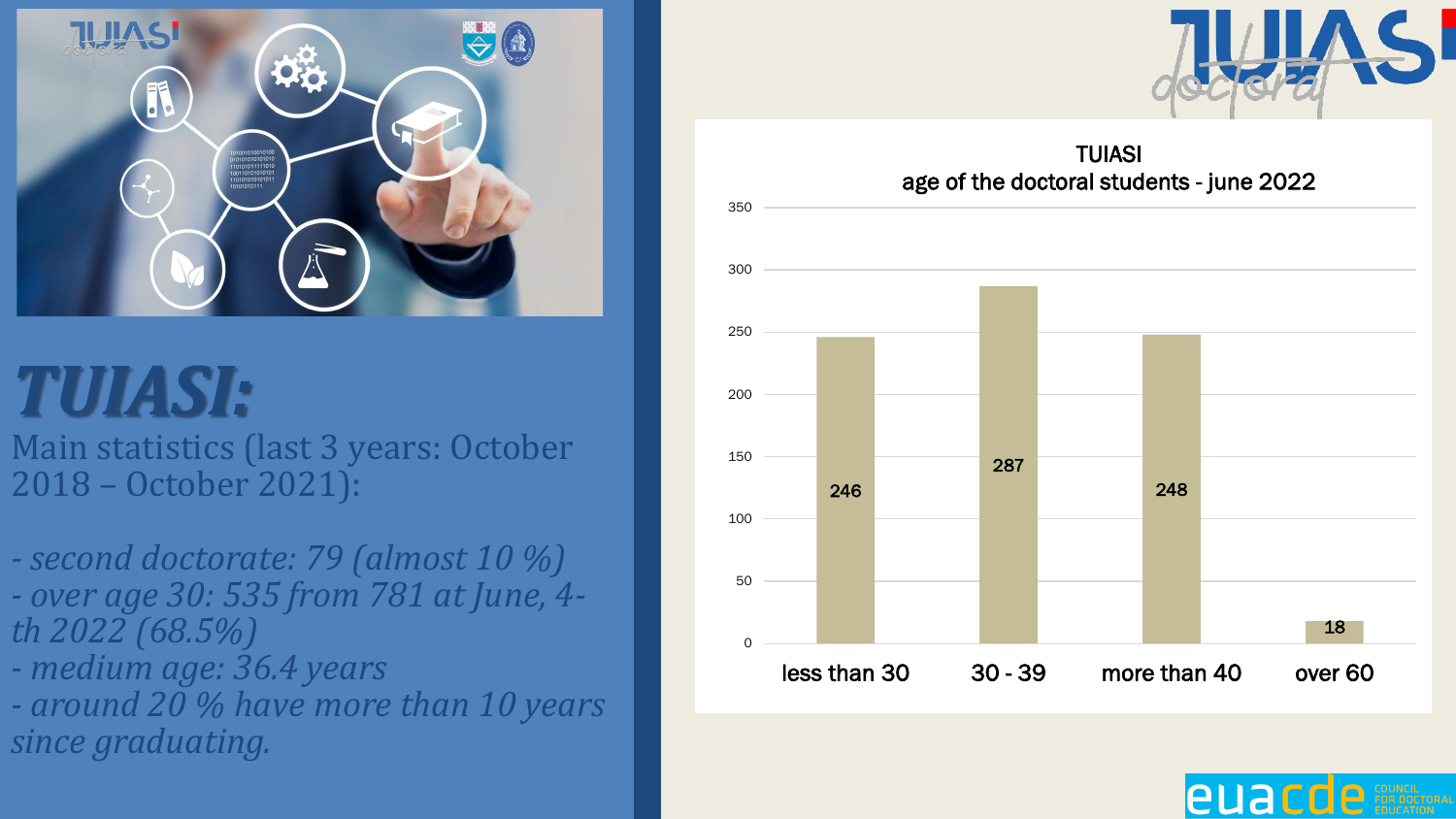

Questionnaire applied in June 2022: almost 60 % of the doctoral students who responded are over age 30.





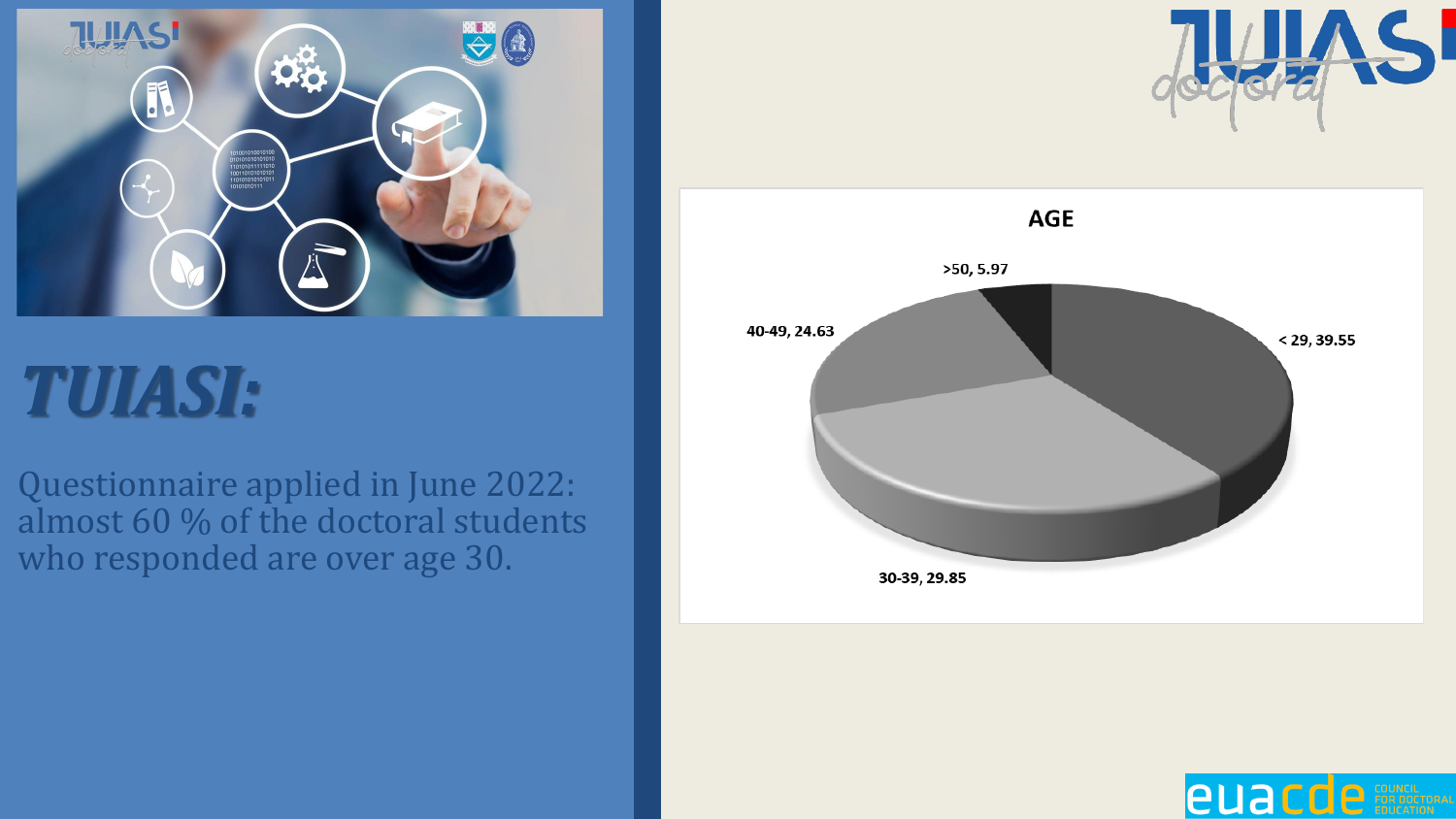

Questionnaire applied in June 2022: 87 % of the doctoral students are working during PhD.



#### AT THIS MOMENT, DO YOU HAVE A JOB?



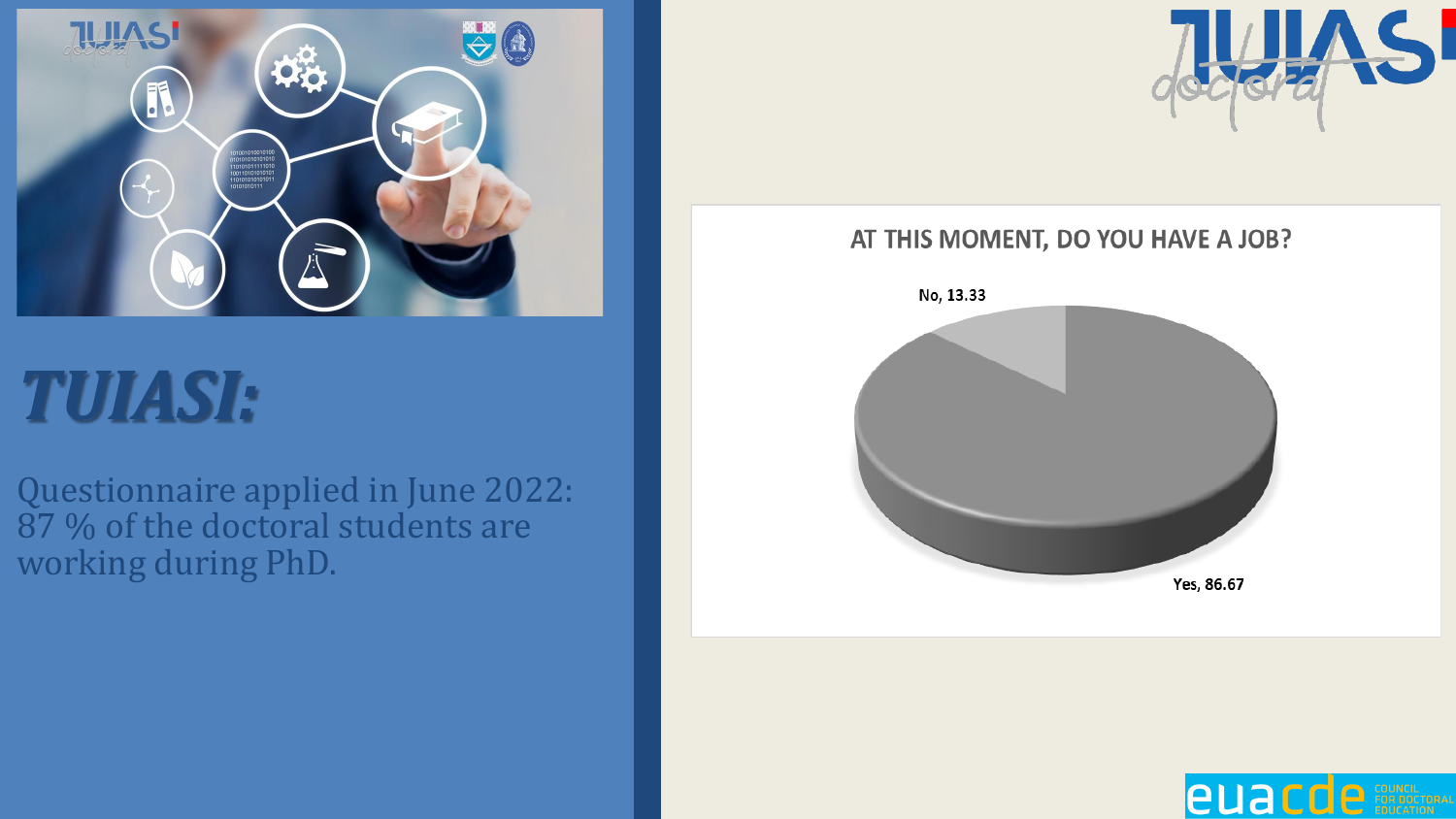

Questionnaire applied in June 2022: despite the age, almost 80 % have no gap between bachelor and master studies.



#### **GAP BETWEEN MASTER AND BACHELOR**



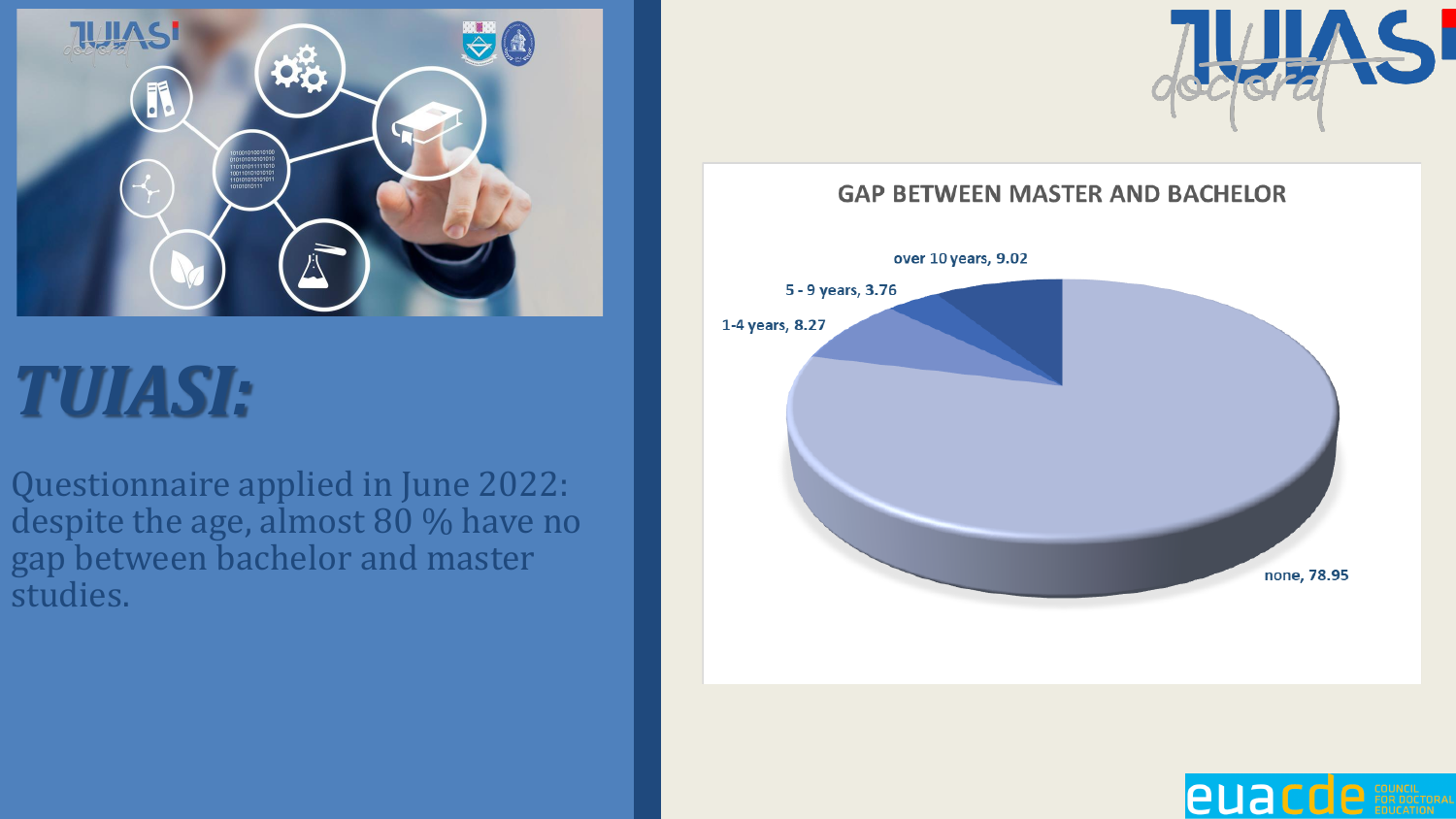

Questionnaire applied in June 2022: despite the age, almost 50 % have no gap in studies after graduating master and bachelor.

Nevertheless, around 10 % have a gap of more than 10 years.



**GAP BETWEEN DOCTORAL AND MASTER STUDIES** 



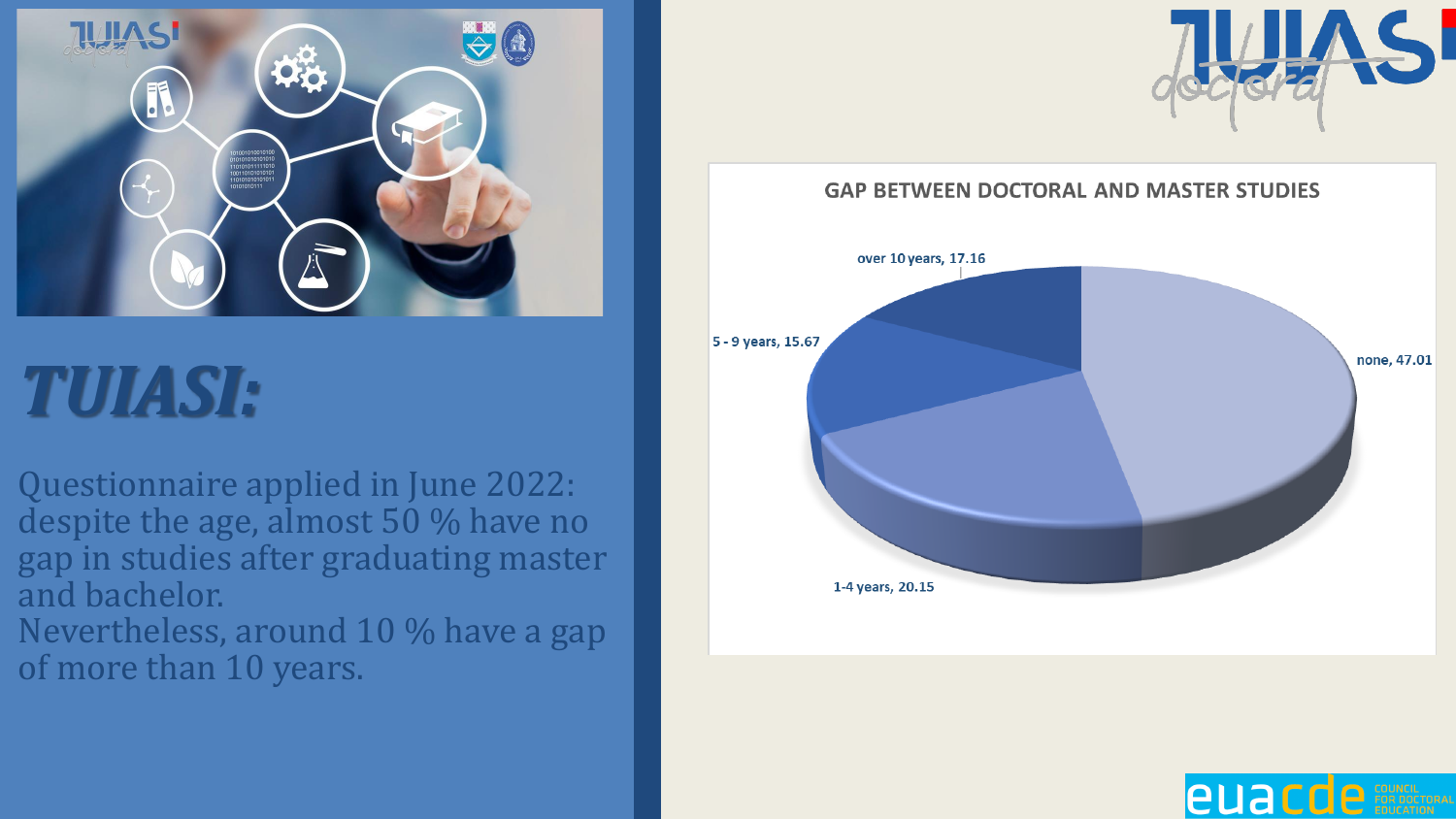#### *What was the reason to choose doctoral studies?*

- *Getting new knowledge to be used complementary in my current job*
- *Aspire to an academic / research career*
- *Better career path*

**euacde** For pocket

- *It is the normal professional development*
- *It was mandatory for my job*
- *Passion / Curiosity / Personal development*
- *Felt like this was a new challenge*
- *New horizons*
- *Getting the most from my life*
- *It is like a dream come true*
- *Learning new things*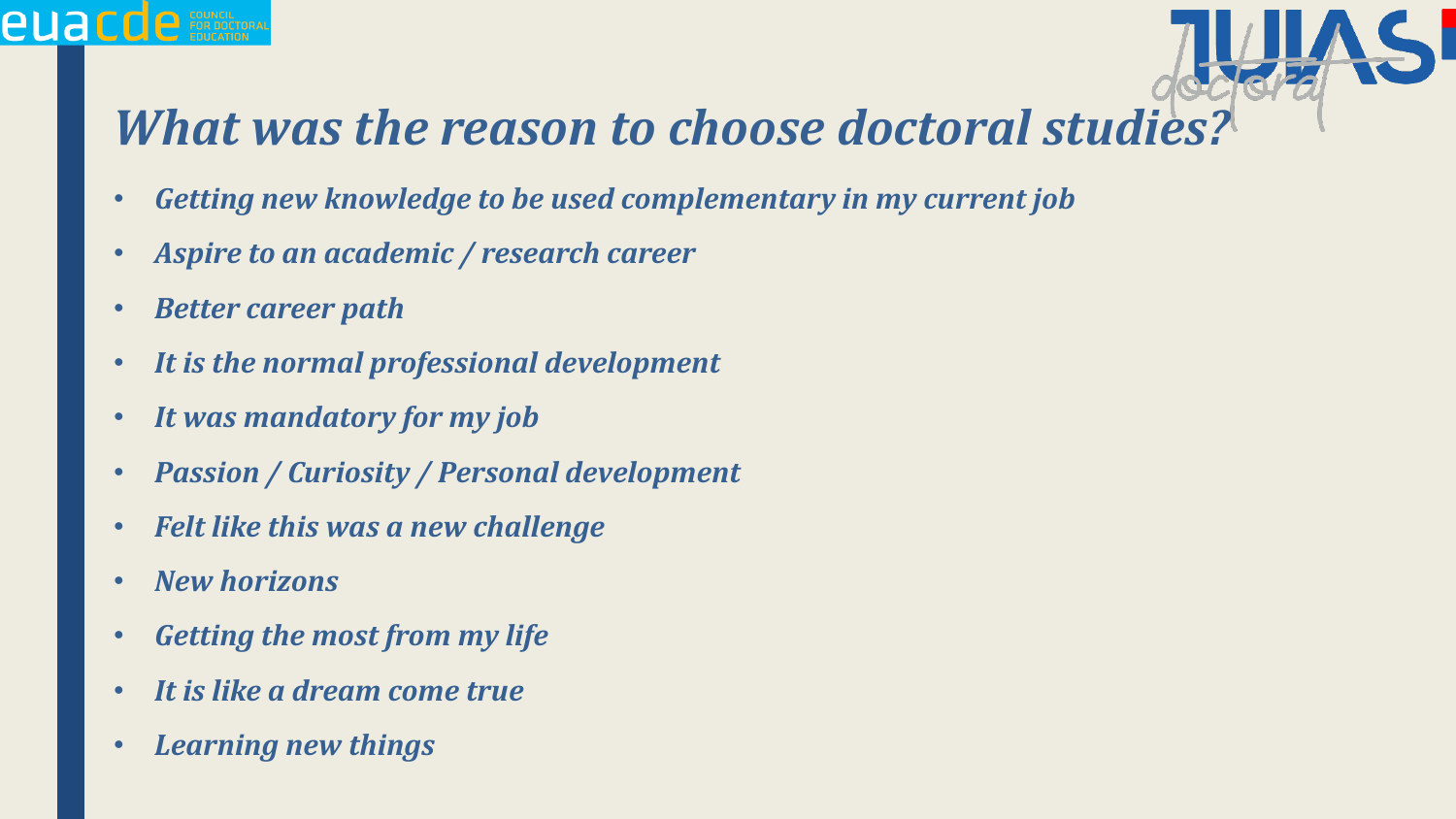

### *What means PhD for you?*

- *New opportunities*
- *A big jump in career*
- *Knowledge validation*
- *Self-improvement*
- *Proud*

**euacde** For Document

- *Time for myself*
- *A better future*
- *THE BEST WAY TO EXPRESS MYSELF*
- *"The chance to check my technical hypothesis!"*
- *"Thinking big in an ocean of possibilities!"*
- *"The chance to get out of the box!"*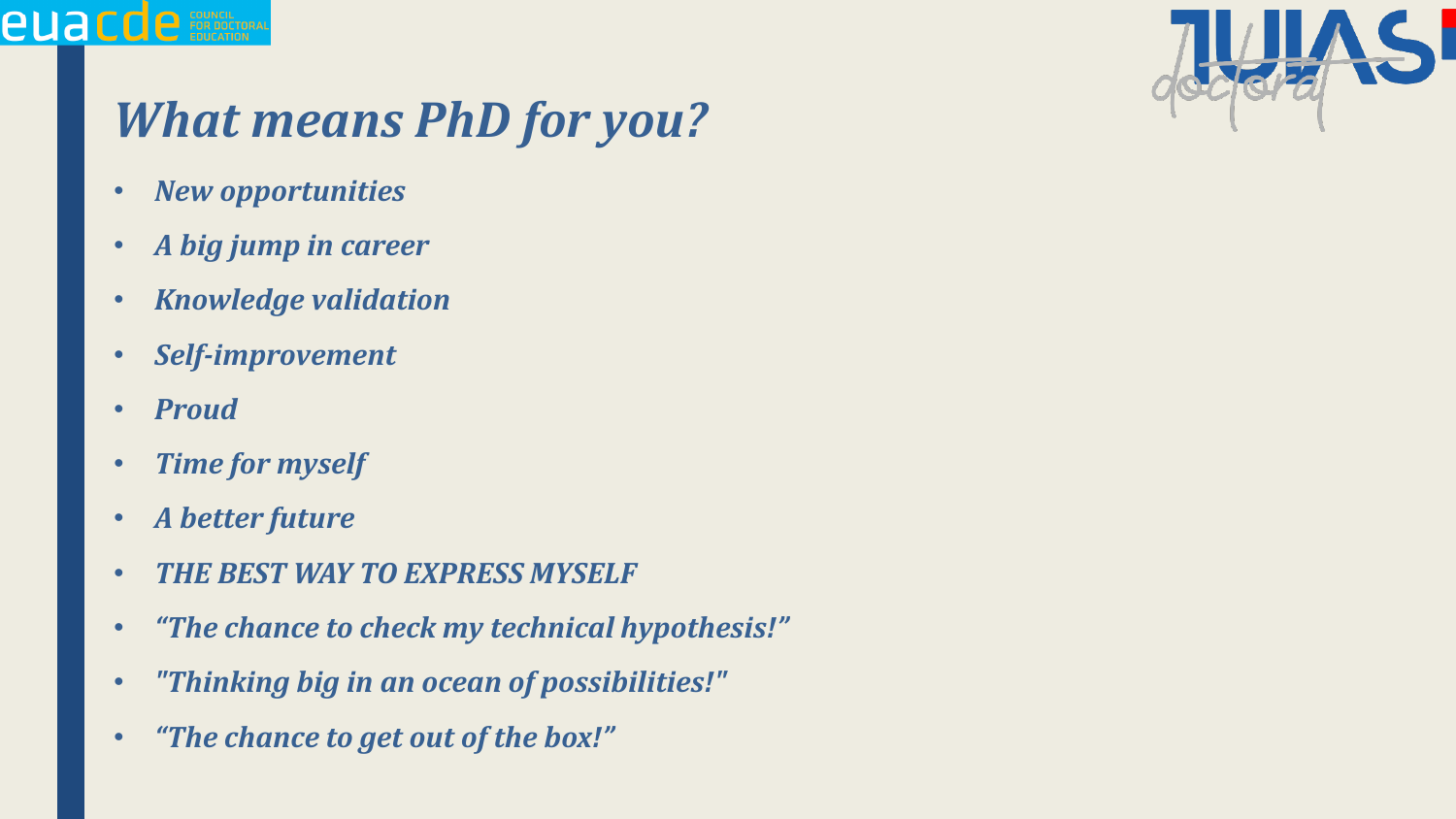



### *Difficulties of mature doctoral students :*

- *little or lack of sufficient time to perform high quality research*
- *less understanding of current research trends and conditions to publish/perform research*
- *work overload*
- *possible medical condition*
- *little or lack of motivation*
- *little or lack of perspectives for further career development*
- *"it is different from what I imagined"*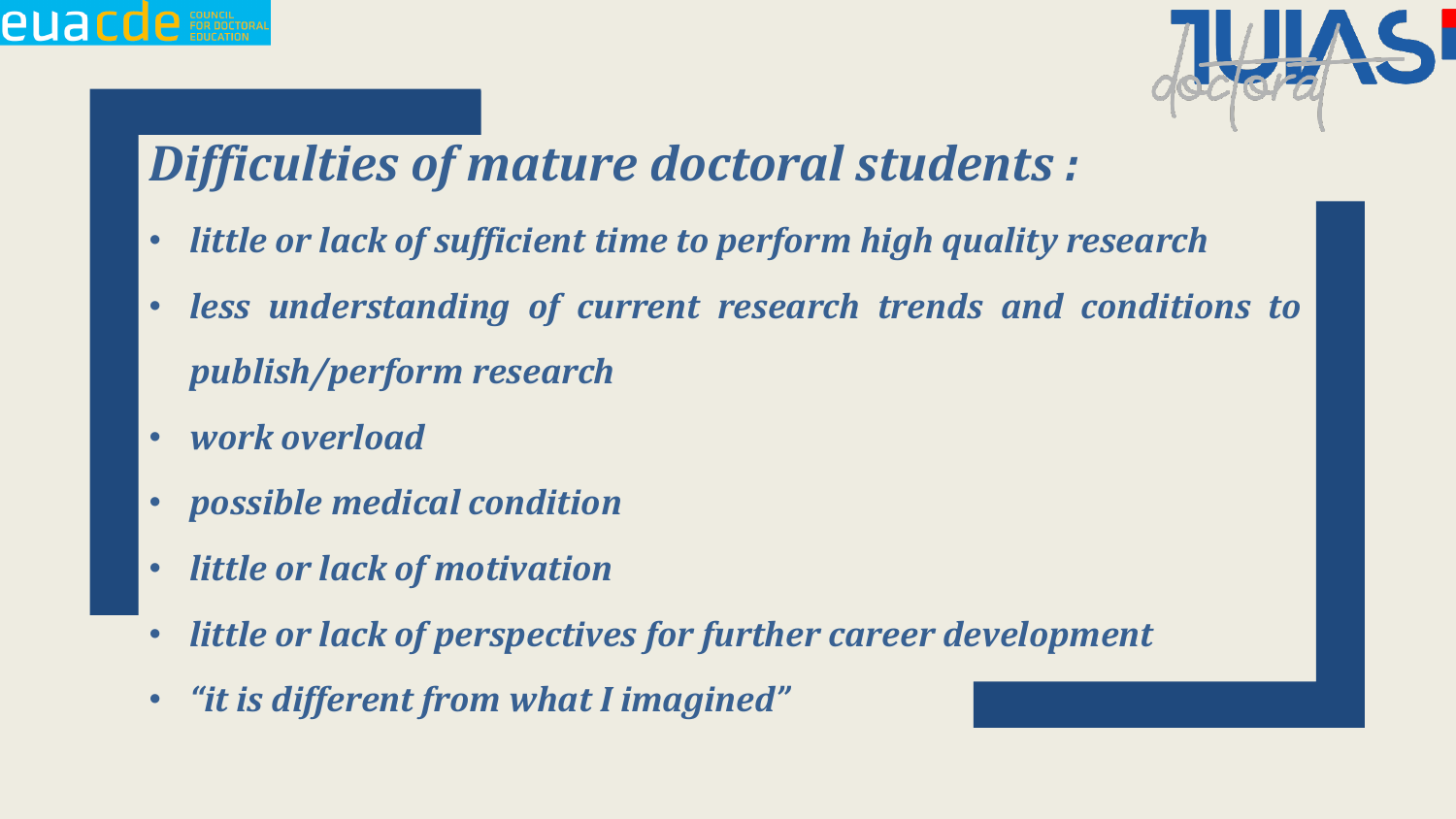



### *Few advantages when working with mature doctoral students:*

- *mature thinking*
- *will to perform quality research*
- *they are more experienced in performing research*
- *they are more organized in research*
- *the motivation is higher, as well as the will to succeed*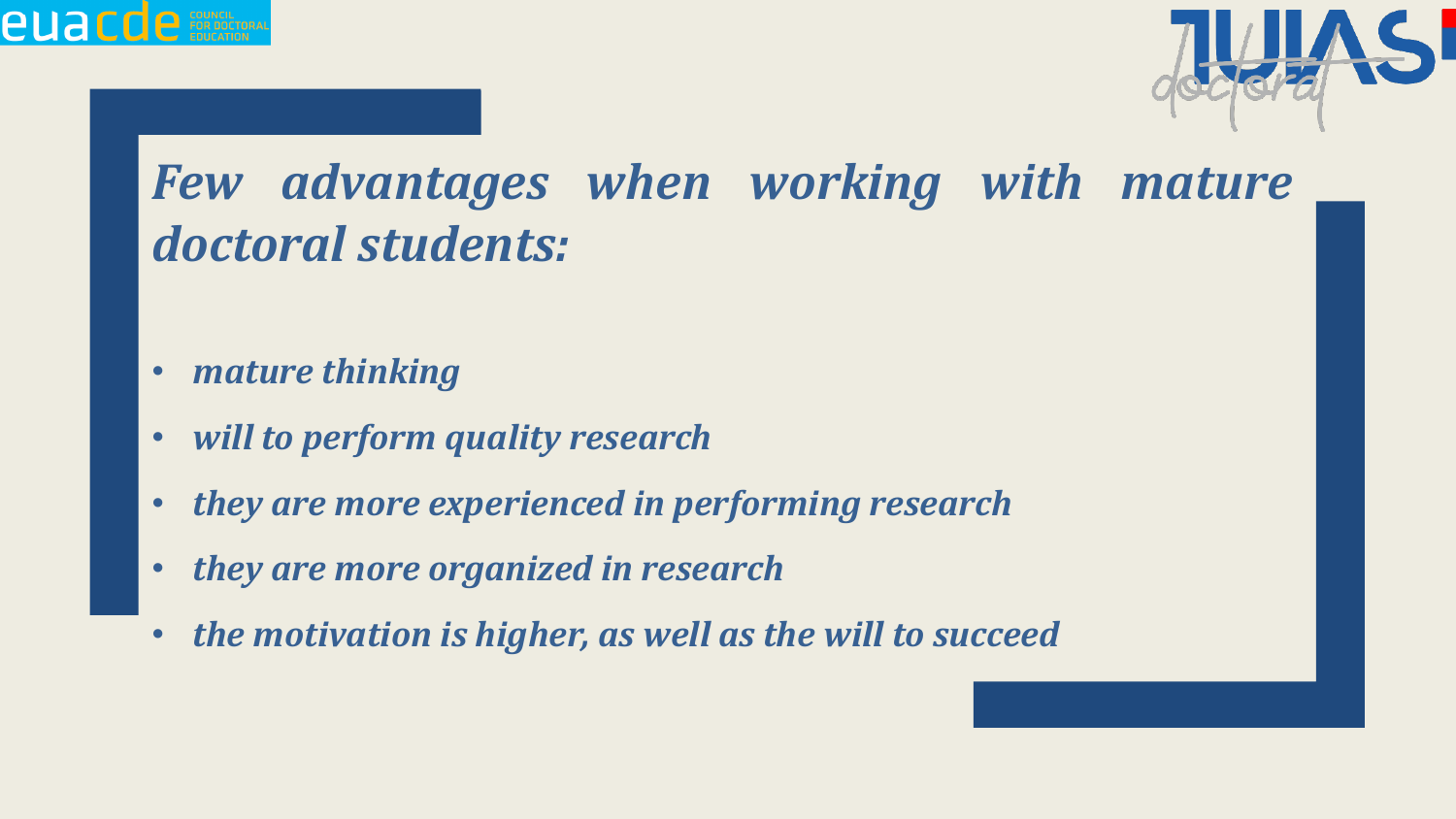

#### *Challenges when working with mature doctoral students:*

**euacde** Episcoper

- *if the gap between master studies and doctoral ones is large, the main difficulty is to set the candidate "on track" to deal with a proper documentation*
- *little/low motivation on career development (also can be an advantage when the PhD is required for the job)*
- *different personal situations interference (little kids, parents, wife/husband etc)*
- *age, itself, is not a drawback for doctoral advisers*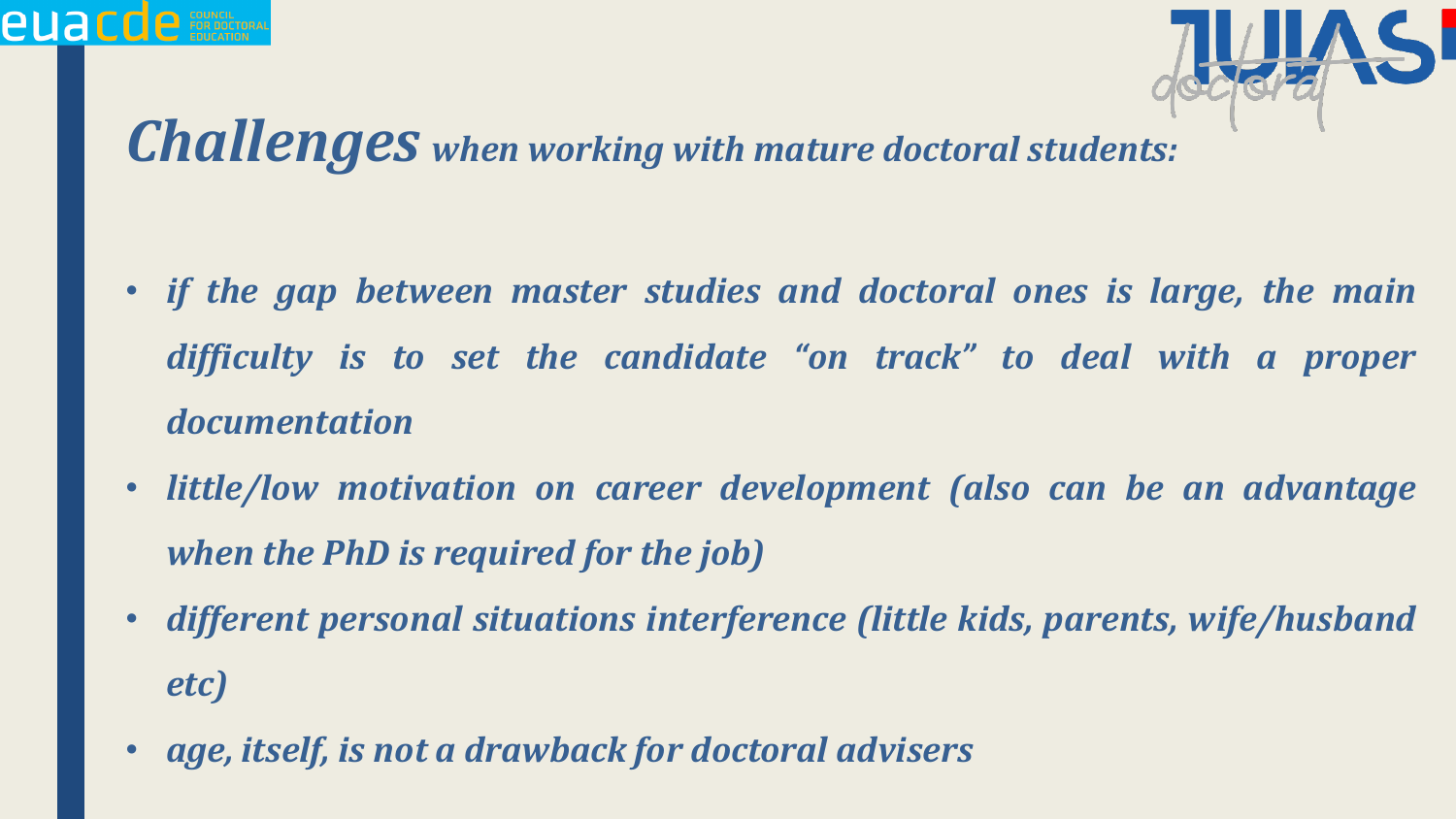



## *Quality assurance impact:*

• *it is not the case in Romania*

## *Career path impact:*

- *it is not the case*
- *career path is differently perceived at different ages by doctoral students*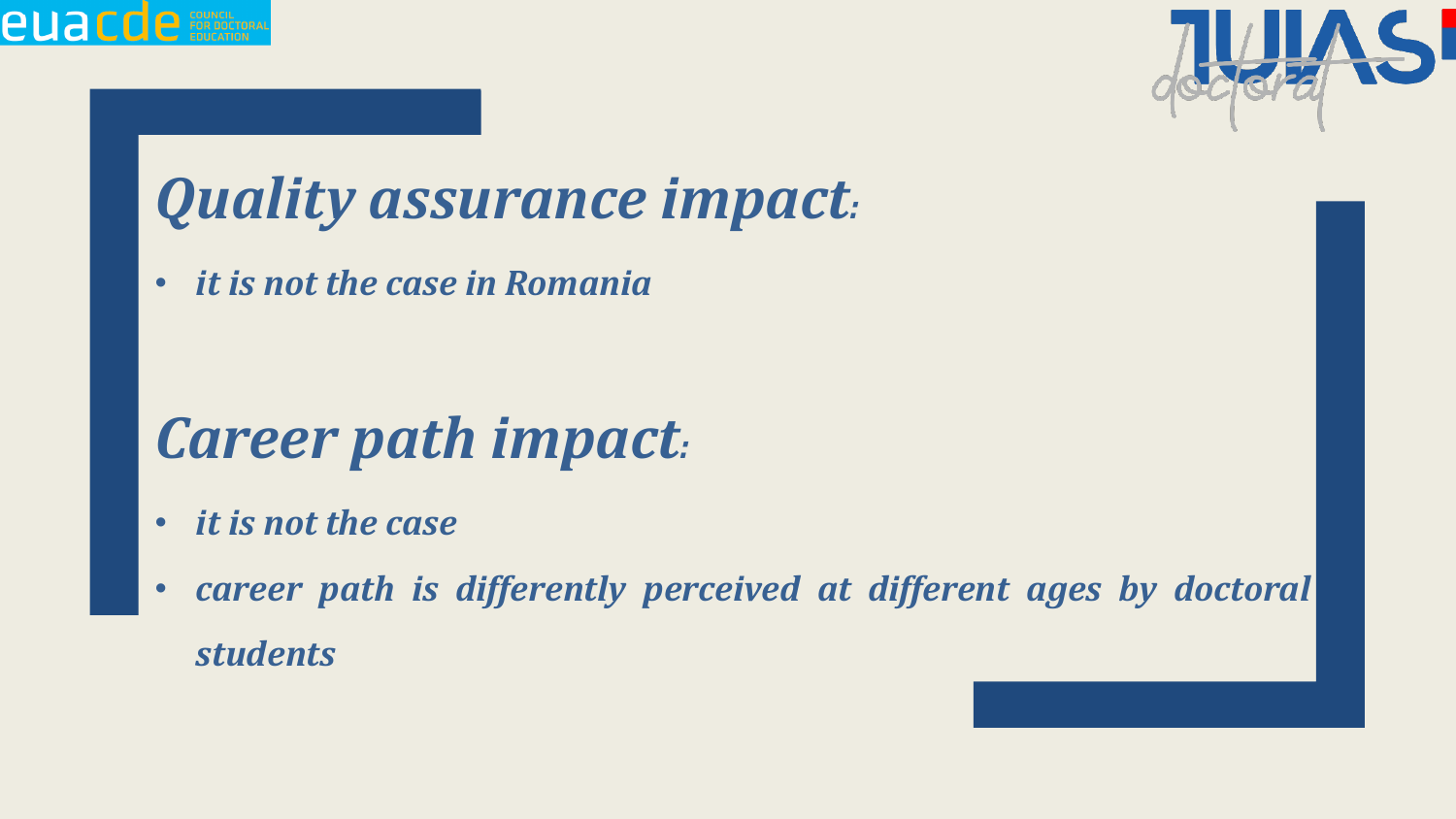

## *What offers TUIASI as support for mature doctoral students:*

- *online trainings during the whole period (not only for the first year)*
- *possibility to work remote when the presence is not strictly required in the lab (i.e. experimental phase)*
- *different doctoral studies breaks supported by documents*
- *reduced frequency doctoral studies*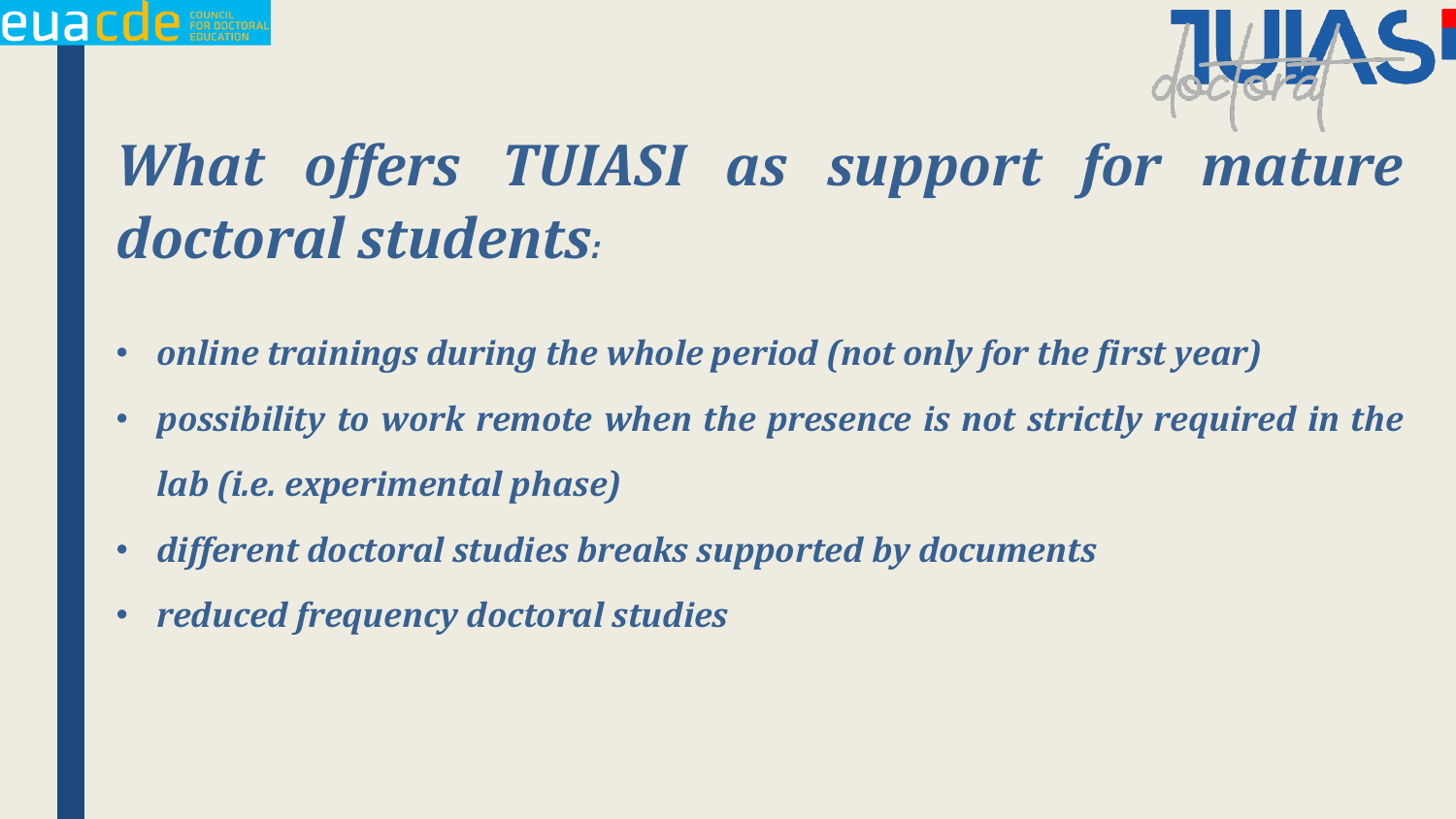## *CONCLUDING REMARKS*



- *Do we need a specific strategy for mature PhD students?*
- *Are there any "best practices"?*
- *Different approaches when talking about "mature candidates"*
	- ➢ *gap between master studies and doctoral ones*

➢ *age*

*Universities need to think how to address these groups and how to adapt doctoral programmes accordingly.*euac